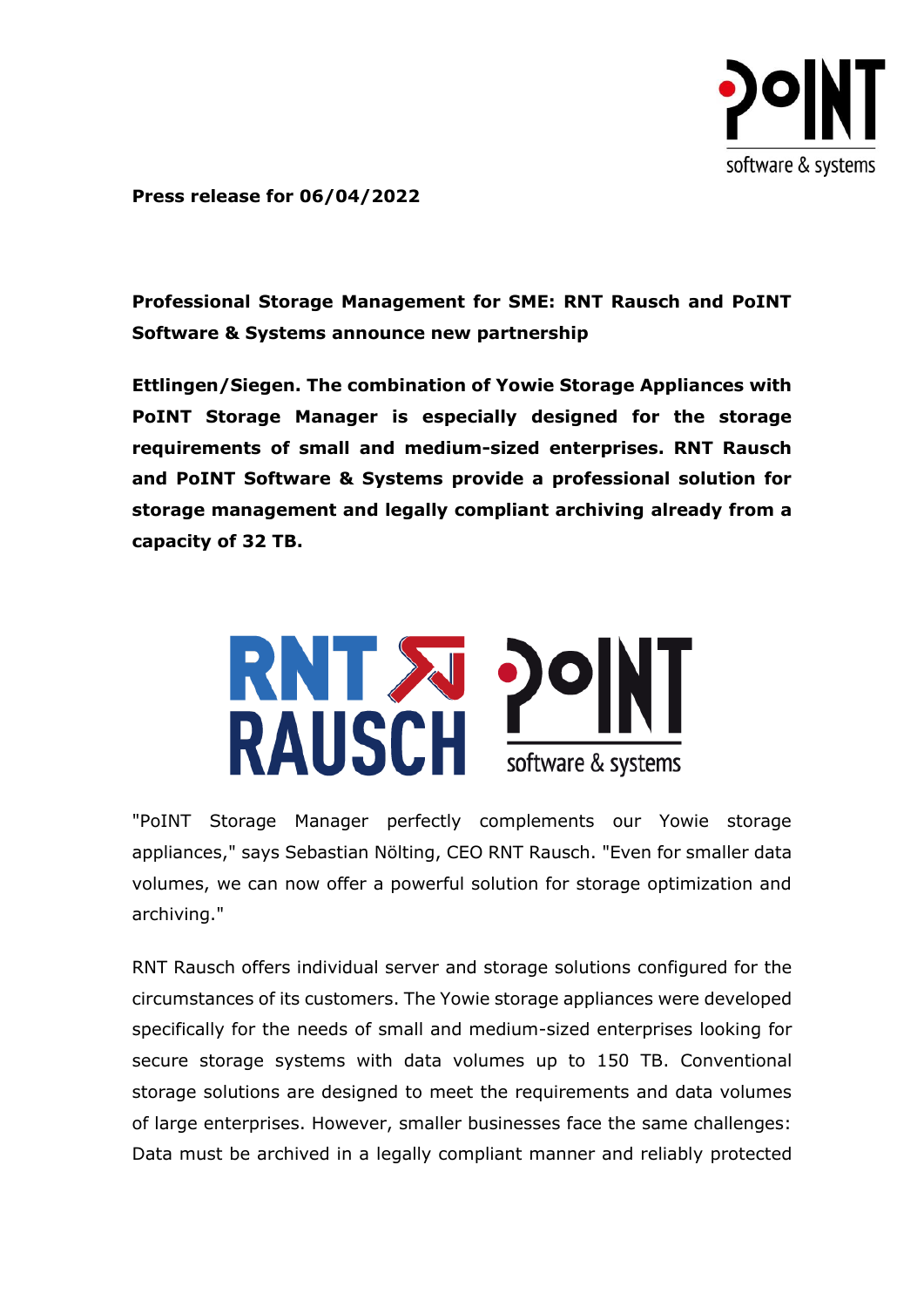

from loss – all while data volumes continue to grow and the threat of cybercrime increases.

RNT Rausch Yowie storage appliances with pre-installed Cloudian HyperStore software are S3 compatible plug-and-play solutions. The compact appliances are quickly wired up and, thanks to the integrated installation wizard, can be up and running in no more than 30 minutes. The high-availability and highperformance storage systems are available from a capacity of 32 TB and are scalable up to 142 TB. This allows users to react flexibly to changing requirements.

With the tiering and archiving solution PoINT Storage Manager, Yowie storage systems are seamlessly integrated into existing infrastructures as archive storage. This now also offers companies with smaller data volumes the opportunity for sustainable storage optimization. Based on previously defined rules PoINT Storage Manager automatically moves inactive data to the archive storage. There, PoINT Storage Manager protects the data against premature deletion and against modification, so that the requirements of legally compliant archiving are met. By reducing the amount of data on the primary storage systems, the backup volume is reduced at the same time. Here, users benefit from considerable cost and time savings.

In the cooperation with RNT Rausch Sebastian Klee, Head of Sales & Marketing at PoINT Software & Systems, sees great advantages for a wide range of customers: "The new partnership with RNT Rausch makes our solution accessible to a new group of customers: We can, for example, also offer startups a cost-efficient solution for legally compliant archiving which helps them to reliably protect their data from the very beginning and which can flexibly grow with the companies and their requirements."

For further information please visit www.point.de.